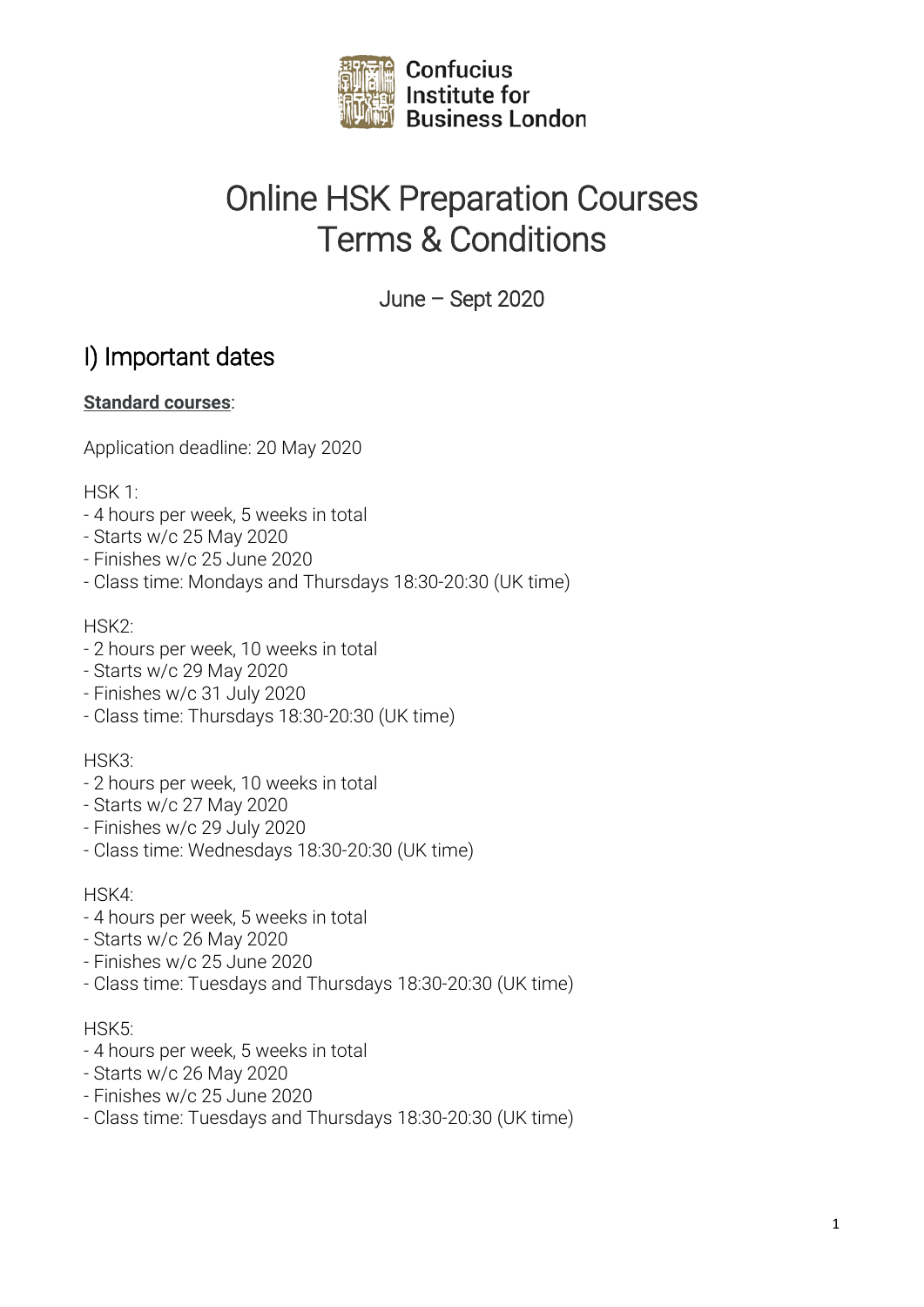

HSK 6:

- 2 hours per week, 10 weeks in total
- Starts w/c 25 May 2020
- Finishes w/c 27 July 2020
- Class time: Mondays 18:30-20:30 (UK time)

#### **Intensive courses**:

Application deadline: 24 August 2020

HSK 2, 3, 4 or 5:

- 2 hours per session, 5 sessions a week, 2 weeks in total
- Starts w/c 31 August 2020
- Finishes w/c 11 Sept 2020
- Class time: Monday Friday 18:30-20:30 (UK time)

# II) Fees

Payment must be made in order for your registration to be considered complete. Course fees are payable via the LSE e-shop.

- Group: £380 (£19 per hour, up to twelve students) \* include one free HSK exam at LSE
- Private: £700 (£35 per hour) \* include one free HSK exam at LSE

15% discount is applied for any full-time students (above 16 years old), LSE alumni and staff, and CIBL alumni upon valid proof. The 15% discount also applies to people who cannot take the free HSK exam at LSE, for example, living outside England, etc. In such circumstance, the student is not entitled to have any free HSK exams at LSE.

### III) Withdrawal from the programme

We strongly advise you to ensure that you will be able to attend the whole course before enrolling. CIBL will not be accountable for any responsibility regarding unforeseen changes in students' circumstances that may prevent their attendance for all or part of the course, including changes to work patterns or care obligations.

## IV) Class levels and requests to change group

Our classes are split into groups reflecting the level of ability of students at the start of the course. A language assessment will be conducted in order to place students in the most appropriate level. You can also indicate the HSK level you want to study in your application for our reference, but the final course level is decided by the programme upon mutual agreement. Due to the nature of language learning, within class levels there may be some variation in the abilities of students. If you feel that the class in which you have been placed is not pitched at an appropriate level, you must tell CIBL in writing as soon as possible.